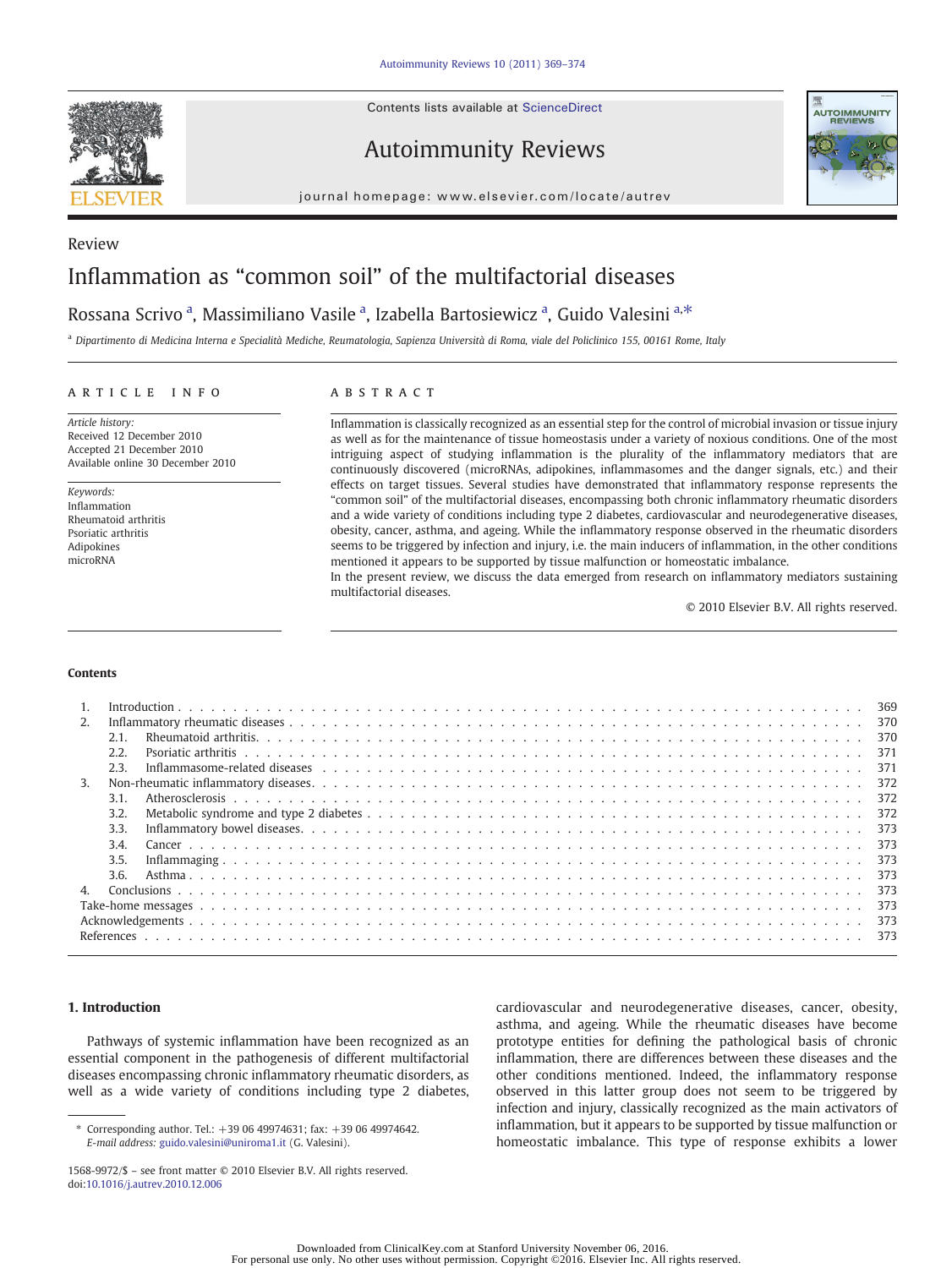magnitude of inflammation than the classic reactions and their mediators remain largely unknown [\[1\]](#page-4-0).

In the present review, we focus on the role of inflammation in the pathogenesis of several chronic disorders and provide evidence of how the inflammatory response represents the unifying force driving the progression of these heterogenic multifactorial diseases. We will consider the data emerged from research on rheumatic disorders separately, dwelling upon those in which relevant information has been recently uncovered, and those related to other conditions (Fig. 1).

#### 2. Inflammatory rheumatic diseases

The multifaceted phenotype of chronic inflammatory rheumatic diseases, labeled as immune-mediated disorders, is probably endorsed by the complex underlying pathogenetic network of molecular and cellular mediators matching with environmental factors in genetically-primed individuals. As a matter of fact, the pathogenesis of rheumatic diseases often evokes the concept of an inflammatory response leading to autoimmunity: yet, Witebsky's postulates [\[2\]](#page-4-0) are rarely fully satisfied and, furthermore, since some patients do not respond to immunosuppressive treatment, the hypothesis of additional inflammatory mechanisms causing tissue damage is being widely accepted. In this view, targeting cellular and molecular effectors of tissue destruction is considered a new prerequisite for a successful treatment of joint diseases.

#### 2.1. Rheumatoid arthritis

Rheumatoid arthritis (RA) is a systemic autoimmune disease, affecting approximately 1% of the adult population. Overwhelming evidences indicate that both innate and adaptive immunity participate to disease pathogenesis: the role of T and B cells, macrophages, mast cells and fibroblast-like synoviocytes has been widely described [\[3\],](#page-4-0) but new inflammatory mediators are constantly arising.

For instance, anti-citrullinated protein/peptide antibody (ACPA), a disease-specific marker of RA, are associated with more aggressive disease and their levels correlate with radiological damage and disease activity [\[4\].](#page-4-0) Thus, ACPAs are most likely involved in the pathogenic inflammatory mechanisms of RA.

Interestingly, it is remarkable to note that the presence of autoantibodies and gene expression profile in healthy first-degree relatives (HFDRs) resemble those found in individuals with autoimmune disorders [\[5\]](#page-4-0), confirming that interactions with environmental factors lead to the induction of the disease.

Our group analyzed the presence of ACPAs in HFDRs of patients with RA (manuscript in preparation). Interestingly, of 83 sera from HFDRs of ACPA-positive RA patients, only two (2.4%) were positive for ACPAs, while only four of 53 sera (7.5%) from HFDRs of ACPA-negative RA patients were positive for ACPAs. This low prevalence confirms a high specificity of ACPAs for RA, suggesting that these autoantibodies, in contrast to findings in other autoimmune diseases, are probably directly involved in the pathogenesis of RA.

In recent years, apart from ACPAs, interest has been captured by the discovery of novel mediators of inflammation, such as microRNAs and adipokines. MicroRNAs (miRNA) are a class of small noncoding RNAs that operate in different cells as post-transcriptional repressors of gene expression, and are considered to be key negative regulators of inflammation. Their expression appears dysregulated in different inflammatory diseases, including RA, where several inflammatory stimuli, such as Toll-like receptor (TLR) ligands and cytokines, induce their expression, although questions remain on how they may be implicated in RA pathogenesis [\[6\].](#page-4-0)

Adipokines are soluble proteins secreted by the adipocytes of white adipose tissue (WAT), a highly dynamic organ with huge functions in physiological and metabolic processes. In fact, apart from its well known roles (regulating energy balance, haemostasis, and metabolism), WAT, through the secretion of adipokines, also modulates immune and inflammatory responses. Adipokines comprise a very heterogeneous group of factors, including adiponectin, leptin, resistin, visfatin, and omentin. They are all pro-inflammatory proteins, except for adiponectin, which shows anti-inflammatory effects in obesity and vascular diseases, while being pro-inflammatory within joints [\[7\]](#page-4-0). In particular, adiponectin has been demonstrated to promote inflammation through cytokine synthesis, attraction of inflammatory cells to the rheumatoid synovium and recruitment of pro-destructive cells via induction of chemokines [\[8\]](#page-4-0). Also leptin may play a role in RA, considering that circulating levels of this adipokine were shown to be high in patients [\[9\].](#page-4-0)



Fig. 1. Inflammatory mediators shared by the multifactorial diseases. (IBD: inflammatory bowel disease; ASIA: Autoimmune/Autoinflammatory Syndrome Induced by Adjuvants; NK: natural killer; DAMPs: damage-associated molecular patterns).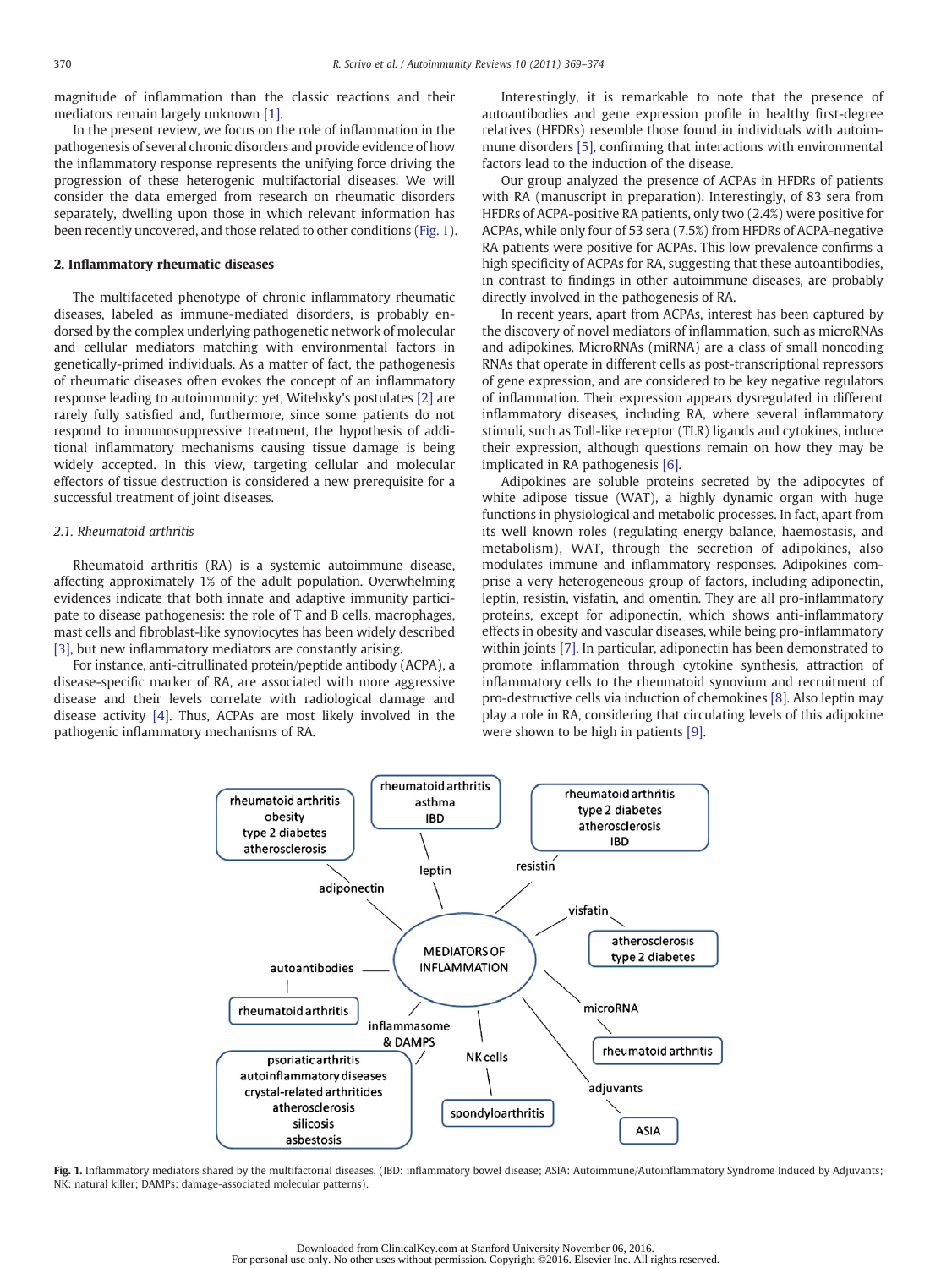<span id="page-2-0"></span>Table 1 summarizes the main features of the best-characterized adipokines.

#### 2.2. Psoriatic arthritis

Psoriatic arthritis (PsA) is an inflammatory arthropathy belonging to spondyloarthritis (SpA) and occurring in approximately 25% of patients with psoriasis, characterized by an infrequent seropositivity for RF and ACPA both in serum and in synovial fluid [\[10\]](#page-4-0). Up until approximately a decade ago, T lymphocytes were thought to play an important role in the pathogenesis of the disease, the most convincing argument being the demonstration of infiltrates of clonal CD8+ T cells in the synovial tissue and the skin [\[11\]](#page-4-0). Accordingly, the inflammation associated with PsA was supposed to be caused by autoimmunity against a common antigen in the skin and joints targeted by activated T cells. The pathogenetic role of T lymphocytes has recently been reinforced by the observation that T helper type 17 (Th-17) may be an important effector in SpA: levels of interleukin 17 (IL-17), a proinflammatory cytokine secreted by Th-17 [\[12\]](#page-4-0), were found elevated in synovial fluid and serum from patients with SpA [\[13\].](#page-4-0) The cytokine network appears to be also amplified by different macrophage subtypes, identified by the CD163+ and the CD68+ phenotype respectively, producing different pro-inflammatory cytokines, such as tumour necrosis factor  $\alpha$  (TNF), IL-1, and IL-18 [\[14, 15\]](#page-4-0). All these features heavily outline the belief that a persistently altered innate immune response drive the pathologic changes observed in PsA synovium. This hypothesis is supported by the observation that PsA susceptibility may be conferred by the expression of killer immunoglobulin-like receptors (KIRs), a multigene family of both inhibitory and activating receptors, on natural killer (NK) cells [\[16\],](#page-5-0) an important arm of innate immunity. Our group, by means of flow cytometry, confirmed a higher frequency of NK cells expressing KIR3DL1 [\[17\]](#page-5-0), an inhibitory receptor binding HLA class I alleles bearing the Bw4 motif, including HLA-B27, that is strongly associated with the development of SpA. We also observed an impaired IFN-γ intracellular production in stimulated NK cells from SpA patients as compared to healthy controls [\[17\]](#page-5-0): since it has been demonstrated that some types of peptides promoting HLA-B27 binding to KIR3DL1 inhibit NK cell IFN- $\gamma$  production [\[18\],](#page-5-0) it is conceivable that similar mechanisms may explain the abnormal NK cell cytokine production observed in our study.

The relevant role of innate immunity in PsA pathogenesis has introduced a new concept on the pathophysiology of the disease, centered on the knowledge gained from anatomic and magnetic resonance imaging studies, which have demonstrated that enthesitis underpins most of the manifestations of PsA [\[19\]](#page-5-0). Because a prime feature of entheses is stress dissipation, and since even normal insertions are sites of microdamage and tissue repair responses, it has been hypothesized that tissue-specific factors realize an autoinflammatory damage privileging the entheses, and distinct from autoimmunity, which is instead principally played out in the primary and secondary lymphoid organs [\[20\]](#page-5-0). Interestingly, an association between joint injury and PsA, but not RA, is well reported [\[21\]](#page-5-0). This model is supported by the recognition of the anatomic unit called "the synovio-entheseal complex" (SEC), emphasizing that entheses are often functionally and anatomically linked to the adjacent synovium. Microdamage and microinflammation in the SEC may be the forerunner of frank enthesitis and entheseal erosion and, subsequently, inflammation in adjacent synovial structures in PsA patients. Indeed, tissue damage leads to the release of many endogenous selfdanger pro-inflammatory molecules, grouped under the name of damage-associated molecular patterns (DAMPs). Access of these molecules to the synovium may trigger and perpetuate inflammation, especially in the presence of intercurrent infections and fortuitous HLA gene associations [\[20\]](#page-5-0).

To summarize, given that PsA represents inflammation at two different target tissues that cannot be explained adequately by traditional autoantibody and autoimmune paradigms, the SEC concept supports the importance of joint-specific factors serving as danger signals. These may trigger innate immune responses and consequently involve the mediators of adaptive responses, configuring PsA as a disease more similar to autoinflammatory disorders than to autoimmune conditions.

#### 2.3. Inflammasome-related diseases

Autoinflammatory diseases (AIDs) cover a wide spectrum of syndromes caused by primary dysfunction of the innate immune system, expressing with seemingly unprovoked and recurrent attacks of fever, serositis, arthritis, rash, and lymphadenopathy. These manifestations occur together with a dramatic elevation of acutephase reactants, in the absence of infectious causes or the typical features of autoimmune diseases such as high-titer autoantibodies or autoreactive T cells [\[22\].](#page-5-0) The main pathogenetic pathways implicated in the development of AIDs are driven by DAMPs, that are recognized by TLRs on the surface of macrophages, thus activating different intracellular sensors [\[23\]](#page-5-0). Unlike PsA, in AIDs the DAMPs interact with an intracellular multiprotein complex of over 700 kDa, called the inflammasome. This is composed of an assembly of units including one sensor (NALP3, also known as cryopyrin), two connecting proteins (ASC and cardinal), and one effector (ICE, interconvertin enzyme), though the total number of units remains indefinite and several types of inflammasomes have been identified. After activation by DAMPs, the inflammasome induces the activation of caspases,

#### Table 1

Main features of the best-characterized adipokines.

| Adipokine   | Characteristics                                                                                                        | Functions                                                                                                                               | <b>Diseases</b>                                            | Reference       |
|-------------|------------------------------------------------------------------------------------------------------------------------|-----------------------------------------------------------------------------------------------------------------------------------------|------------------------------------------------------------|-----------------|
| Adiponectin | 244-residue protein, also called GBP28<br>and Acrp30; three oligoforms (trimer, hexamer, and<br>high molecular weight) | • pro-inflammatory (RA)<br>• anti-inflammatory (obesity, type 2 diabetes, atherosclerosis)                                              | $-RA$<br>• obesity<br>type 2 diabetes<br>• atherosclerosis | [8, 30, 36]     |
| Leptin      | 16 kDa-class I cytokine<br>superfamily                                                                                 | • pro-inflammatory (RA)<br>· decreases food intake, increases energy consumption<br>· increases bronchial epithelial cell proliferation | $-RA$<br>$\cdot$ IBD<br>• asthma                           | [9, 33, 36, 40] |
| Resistin    | 12.5 kD cysteine-rich protein                                                                                          | • pro-inflammatory: activates TNF and IL-12 in<br>monocytes, activates NF-kB                                                            | $-RA$<br>type 2 diabetes<br>· atherosclerosis              | [7, 33, 36]     |
| Visfatin    | 52 kDa protein, also called pre-B colony<br>enhancing factor (PBEF)                                                    | pro-inflammatory: up-regulates production of IL-1 $\beta$ , IL-6, and<br>$TNF-\beta$ in monocytes<br>• activates insulinic receptor     | •atherosclerosis<br>• type 2 diabetes                      | [7, 33]         |

RA: rheumatoid arthritis; TNF: tumour necrosis factor; IL: interleukin; NF-kB: nuclear factor-kappa B; IBD: inflammatory bowel disease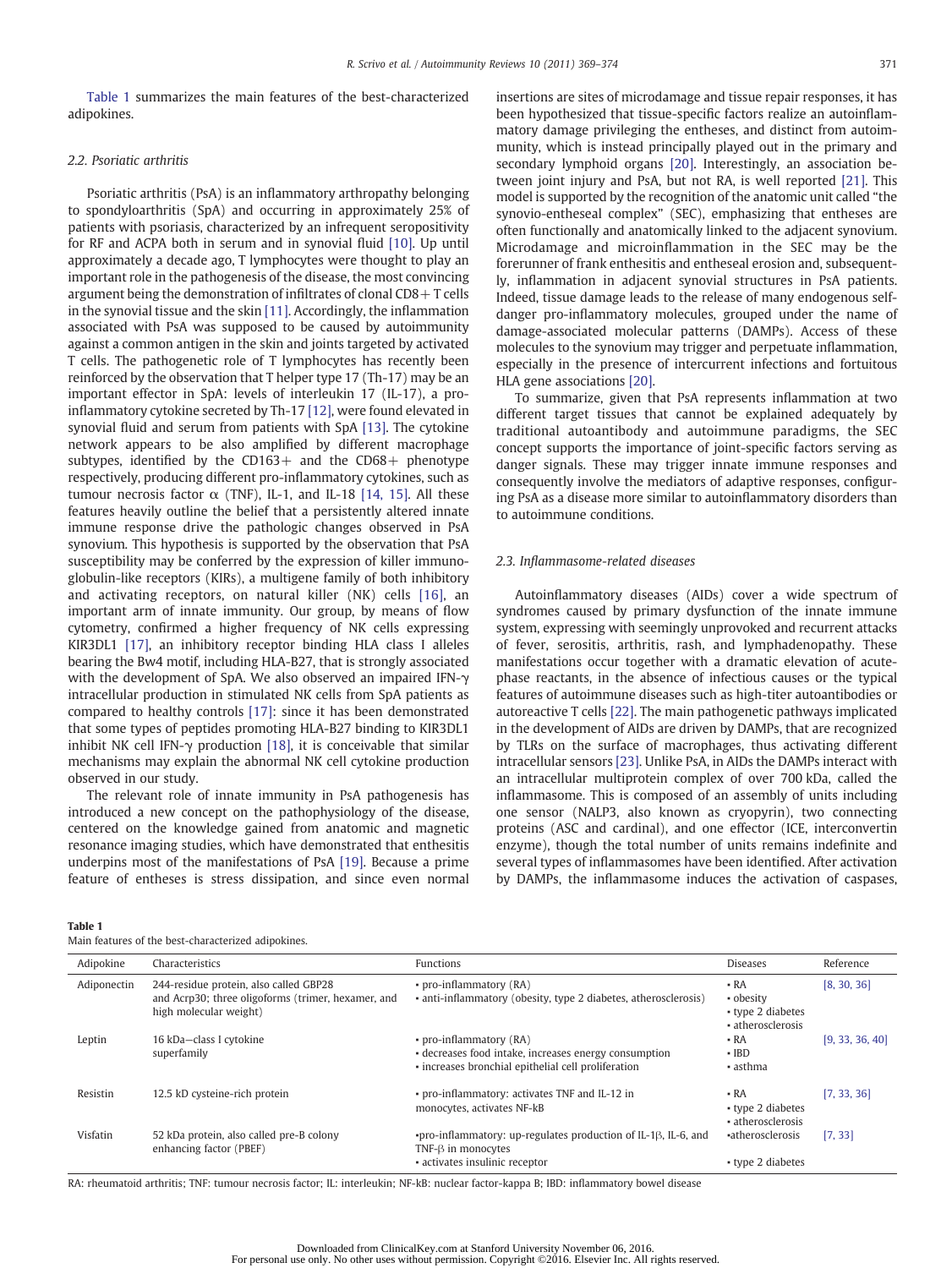which then process and release IL-1β, and afterwards other potent pro-inflammatory cytokines [\[24\]](#page-5-0).

Most surprisingly, it has recently been discovered that the inflammasome may be activated by various stimuli, establishing an unexpected link between AIDs and other diseases such as gout. Via this link, mechanisms by which monosodium urate (MSU) crystals, the causative agent of gout, promote joint inflammation, can be in part explained. In fact, MSU crystals behave like DAMPs and are capable of activating the inflammasome [\[25\]](#page-5-0). The same Authors demonstrated that calcium pyrophosphate dehydrate (CPPD) crystals, responsible for CPPD crystals deposition disease, also engage the cryopyrin inflammasome to release active IL-1β [\[25\],](#page-5-0) providing us with several lines of evidence on the pathogenetic mechanisms of crystal-induced acute inflammation. In addition to MSU and CPPD crystals, other crystalline substances can sensitize the inflammasome, including cholesterol crystals [\[26\]](#page-5-0), crystalline silica, and asbestos dust [\[27\],](#page-5-0) leading to assume that NALP3 activation may be therapeutically exploited in such pathologies. Hence, these substances resemble the effect of adjuvants, since they may elicit an immune-mediated response in genetically-susceptible subjects. Interestingly, exposure to several adjuvants has been documented in a group of peculiar conditions presenting similar complex of signs and symptoms, namely siliconosis, the Gulf war syndrome, the macrophagic myofasciitis syndrome, and post-vaccination phenomena, suggesting that they share a common causative denominator, i.e. a trigger entailing adjuvant activity. To emphasize this aspect, it was proposed to include these conditions under a common syndrome entitled "ASIA" (Autoimmune/Autoinflammatory Syndrome Induced by Adjuvants) [\[28\].](#page-5-0)

Table 2 lists the inflammasome-related diseases identified so far.

#### 3. Non-rheumatic inflammatory diseases

Chronic inflammation underlies various slowly disabling illnesses that affect a large part of the population, such as atherosclerosis, diabetes mellitus, hypertension, metabolic syndrome, cancer, asthma, neurodegenerative diseases, and many others.

Considering the epidemiologic relevance of these disorders, current research efforts are focusing on dissecting the molecular and cellular mechanisms behind the inflammatory response, in order to provide an extensive array of targets for the development of antiinflammatory drugs.

#### 3.1. Atherosclerosis

For a long time, atherosclerosis has been mainly considered to be a disorder of lipid metabolism, but nowadays it is especially deemed as an inflammatory disease characterized by endothelial dysfunction [\[29\]](#page-5-0). We have already mentioned the capability of cholesterol crystals to activate inflammasome, but numerous other mediators interacting through complex networks in the atherogenesis process have been identified, which include adhesion molecules, cytokines, proteinases, reactive oxygen species, adipokines. In particular adiponectin is able to inhibit both the inflammatory process and atherogenesis by preventing the migration of monocytes/macrophages, the most important cell type leading to atherosclerosis, and suppressing their transformation into "macrophage foam cells" in the vascular wall [\[30\].](#page-5-0) Among adipokines, we have evidences that also resistin and visfatin affect atherosclerotic processes [\(Table 1\)](#page-2-0).

#### 3.2. Metabolic syndrome and type 2 diabetes

The metabolic syndrome is a condition characterized by increased waist circumference, decreased serum high-density lipoprotein, increased serum triglyceride levels, hypertension and insulin resistance (IR) [\[31\].](#page-5-0) It is accompanied by endothelial cell activation, adipocyte hypertrophy, macrophage infiltration, and free-fatty acid accumulation in adipose tissue, all leading to a low-grade inflammatory state [\[32\]](#page-5-0). These changes are relevant since in the lean state adipose tissue secretes elevated levels of adiponectin and other antiinflammatory adipokines and is insulin responsive; conversely, increased energy intake is followed by adipocyte hypertrophy/death and chemotactic adipokine release. As a consequence, macrophages infiltrate into the tissue and exacerbate the inflammatory response, thus leading to IR, hypoxia, decreased adiponectin release and endothelial dysfunction [\[33\]](#page-5-0). Increased levels of inflammatory

#### Table 2

#### Inflammasome-related diseases hitherto identified.

| Disease                                                                      | Clinical features                                                                                                                                            | Response to anakinra |
|------------------------------------------------------------------------------|--------------------------------------------------------------------------------------------------------------------------------------------------------------|----------------------|
| Cryopyrinopathies                                                            |                                                                                                                                                              |                      |
| Muckle-Wells syndrome                                                        | Recurrent or sub-chronic urticaria-like lesions, sensorineural hearing loss, amyloidosis                                                                     | Yes                  |
| Familial cold autoinflammatory syndrome                                      | Rash, fever and arthralgia after cold exposure                                                                                                               |                      |
| Chronic infantile neurological cutaneous and<br>articular syndrome (CINCA)   | As MWS, plus mental retardation, chronic aseptic meningitis, bone deformities                                                                                |                      |
| Familial Mediterranean syndrome                                              | Short duration of fever episodes (24–48 h), abdominal and chest pain, erysipelas-like<br>erythema, high incidence of renal amyloidosis in untreated patients | Possible             |
| Pyogenic sterile arthritis, pyoderma gangrenosum and<br>acne (PAPA) syndrome | Pyogenic sterile arthritis, pyogenic gangrenosum, cystic acne                                                                                                | Yes                  |
| Hyperimmunoglobulin D syndrome (HIDS)*                                       | Arthralgia, abdominal pain, lymphadenopathy                                                                                                                  | Yes                  |
| Tumour necrosis factor receptor-1-associated<br>syndrome (TRAPS)*            | Prolonged fever episodes (1–3 weeks), periorbital edema, monocytic fasciitis,<br>renal amyloidosis                                                           | Yes                  |
| Systemic juvenile idiopathic arthritis (SOJIA)*                              | Chronic joint inflammation                                                                                                                                   | Yes                  |
| Adult-onset Still's disease (AOSD)*                                          | Arthralgia, fever                                                                                                                                            | Yes                  |
| Behcet's disease*                                                            | Arthralgia, uveitis, ulcers                                                                                                                                  | Yes                  |
| Schnitzler's syndrome*                                                       | Urticaria, fever arthralgia                                                                                                                                  | Yes                  |
| Gout                                                                         | <b>Arthritis</b>                                                                                                                                             | Possible             |
| Pseudogout                                                                   | Arthritis                                                                                                                                                    | Possible             |
| Contact dermatitis                                                           | Urticaria                                                                                                                                                    | Unknown              |
| Fever syndrome*                                                              | Fever                                                                                                                                                        | Unknown              |
| Hydatidiform mole*                                                           | Hydatid mole                                                                                                                                                 | Unknown              |
| Vitiligo*                                                                    | Skin depigmentation                                                                                                                                          | Unknown              |
| Blau syndrome                                                                | Arthritis, dermatitis, and uveitis (noncaseating granulomatous inflammation)                                                                                 | Unknown              |
| Crohn's disease                                                              | Inflammatory bowel disease                                                                                                                                   | N <sub>0</sub>       |
| Essential hypertension*                                                      | Variable complaints related to elevated pressure or hypertensive vascular disease                                                                            | Unknown              |

MWS: Muckle–Wells Syndrome; anakinra: antagonist of the interleukin-1 receptor.

\*The involvement of the inflammasome is only hypothesized.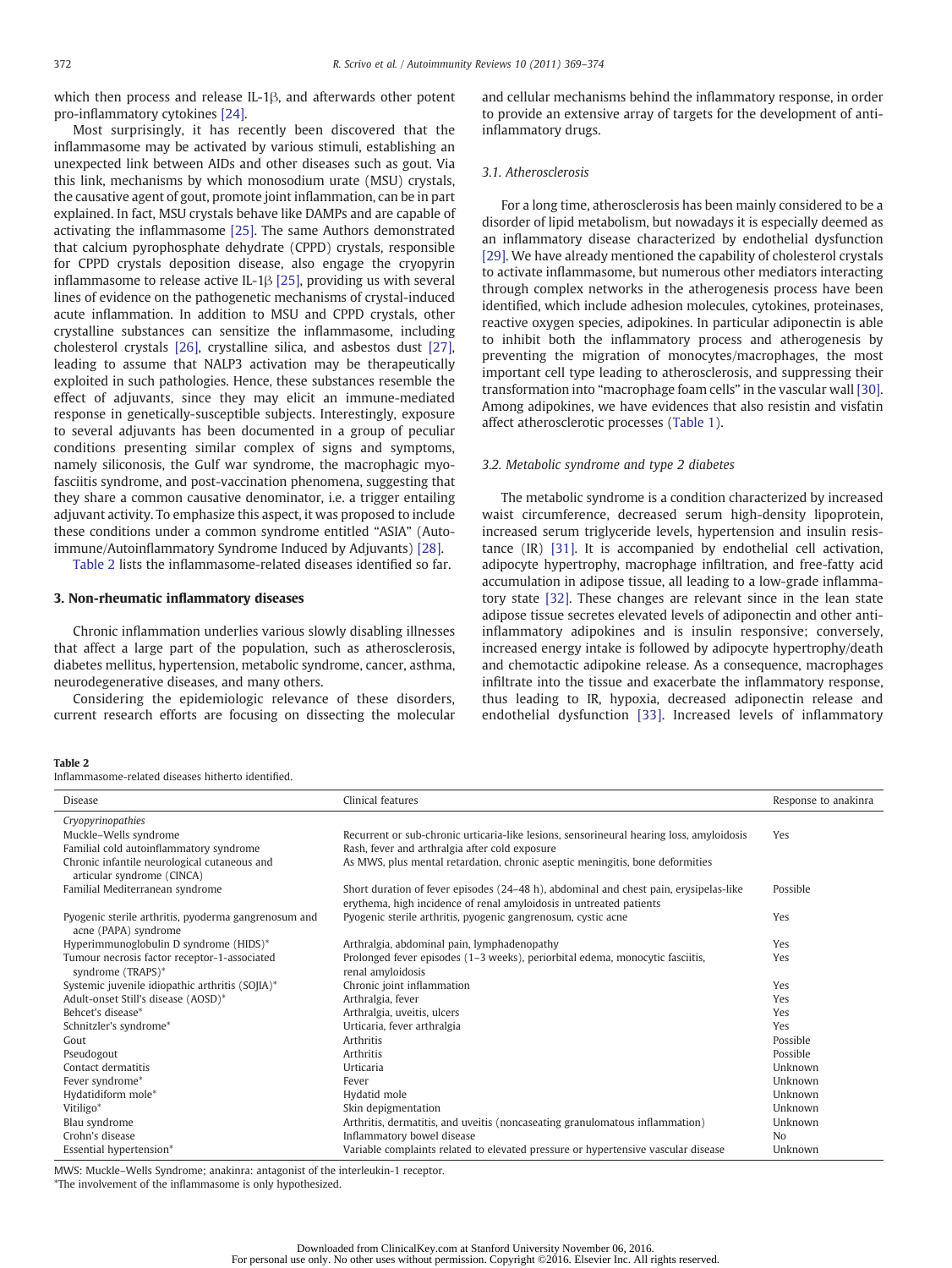<span id="page-4-0"></span>mediators and acute-phase reactants are also a frequent finding in patients with incident type 2 diabetes [\[34\]](#page-5-0).

#### 3.3. Inflammatory bowel diseases

The hallmark of inflammatory bowel diseases (IBD) is an exaggerated response of the mucosal immune system to dietary factors and commensal bacteria in genetically predisposed individuals. Recent data indicate an altered local expression and serum levels of some adipokines with immune-modulating capacities in IBD: several Authors found a decreased production of leptin at site of the involved tissue, and an increased production of adiponectin, with a parallel increase in the serum. Also resistin serum levels were increased, while a decrease was observed after anti-TNF treatment [\[35\]](#page-5-0). In patients with enteropathic arthritis, an interesting ex vivo study provided evidence of T cell clonality, finding identical clonal expansion in the colon and in the joint [\[36\].](#page-5-0)

#### 3.4. Cancer

Clinical and epidemiologic studies have suggested a strong association between chronic infection, inflammation and cancer. There are two different pathways linking the inflammation with tumorigenesis: an extrinsic pathway mediated by chronic inflammation (inflammation-induced cancer) and an intrinsic pathway in which genetic alterations, in the absence of an underlying inflammation, initiate a tumour-driven host immune response leading to a microenvironment composed of inflammatory cells (cancer-induced inflammation) [\[37\]](#page-5-0).

#### 3.5. Inflammaging

The term "inflammaging" has been coined to explain the phenomenon that ageing is accompanied by a low-grade chronic, systemic up-regulation of the inflammatory response and these features are also common to most age-associated diseases. In the setting of inflammaging, it is important to include Alzhaimer's and Parkinson's diseases, in which the innate immune system participates to neurodegeneration. In particular, in Alzhaimer's disease proinflammatory cytokines can be toxic on neurons, favouring the increased concentrations of amyloidogenic peptides by neuronal cells and astrocytes [\[38\].](#page-5-0) In Parkinson's disease there is an overproduction of inflammatory mediators that may easily trigger neurodegeneration, since dopaminergic neurons in the substantia nigra are highly sensitive to various forms of disturbance [\[39\]](#page-5-0).

#### 3.6. Asthma

Probably leptin plays also a role in asthma. That comes from several observations: human bronchial cells constitutively express leptin and its receptor in vitro, the constitutive expression of leptin receptor is decreased by transforming growth factor (TGF)-β1, a fibrogenic factor, and increased by steroids in vitro, and finally leptin decreases the spontaneous release of TGF-β1 and increases bronchial epithelial cell proliferation through its receptor [\[40\]](#page-5-0).

#### 4. Conclusions

Inflammation is classically recognized as an essential step for the control of microbial invasion, but, following a more modern view, it especially represents an important process for maintenance of biological homeostasis. An aberration of these mechanisms may favor the development of various illnesses, in which a relevant role is mediated by the molecular and cellular components of the innate immune system. Apart from the classic mediators, novel elements belonging to the innate immunity are continuously discovered which

synergistically enhance inflammatory responses through the integration of a multiplicity of pathways. Among the most intriguing are autoantibody systems, microRNAs, adipokines, inflammasomes and the danger signals, NK cells, since all of them have allowed to establish unexpected links among seemingly different chronic diseases.

These studies have demonstrated that inflammatory response represents the "common soil" of the multifactorial diseases, and are particularly significant since they offer the potential to define new molecular targets for the therapy of such disorders burdened with a high epidemiologic impact.

#### Take-home messages

- Inflammatory response represents the "common soil" of the multifactorial diseases, including chronic inflammatory rheumatic disorders as well as a wide variety of conditions such as type 2 diabetes, cardiovascular and neurodegenerative diseases, inflammatory bowel diseases, obesity, cancer, asthma, and ageing.
- The inflammatory response observed in the rheumatic disorders seems to be triggered by infection and injury, i.e. the main activators of inflammation, while in other conditions, it appears to be supported by tissue malfunction or homeostatic imbalance.
- A plurality of inflammatory mediators has recently been discovered (microRNAs, adipokines, inflammasomes and the danger signals, etc.) and their effects on target tissues are currently being investigated.

#### Acknowledgements

The authors gratefully acknowledge Prof. Raffaella Buzzetti and Prof. Claudio Maria Mastroianni for the fruitful discussion.

#### **References**

- [1] Medzhitov R. Origin and physiological roles of inflammation. Nature 2008;454 (7203):428–35.
- Witebsky E, Rose NR, Terplan K, Paine JR, Egan RW. Chronic thyroiditis and autoimmunization. J Am Med Assoc 1957;164(13):1439–47.
- [3] Weyand CM, Goronzy JJ. Pathogenesis of rheumatoid arthritis. Med Clin North Am 1997;81(1):29–55.
- [4] Serdaroğlu M, Cakirbay H, Değer O, Cengiz S, Kul S. The association of anti-CCP antibodies with disease activity in rheumatoid arthritis. Rheumatol Int 2008;28 (10):965–70.
- [5] Maas K, Chen H, Shyr Y, Olsen NJ, Aune T. Shared gene expression profiles in individuals with autoimmune disease and unaffected first degree relatives of individuals with autoimmune disease. Hum Mol Gen 2005;14(10):1305–14.
- [6] Carissimi C, Fulci V, Macino G. MicroRNAs: novel regulators of immunity. Autoimmun Rev 2009;8(6):520–4.
- [7] Lago F, Dieguez C, Gómez-Reino J, Gualillo O. The emerging role of adipokines as mediators of inflammation and immune responses. Cytokine Growth Factor Rev 2007;18(3–4):313–25.
- [8] Frommer KW, Zimmermann B, Meier FM, et al. Adiponectin-mediated changes in effector cells involved in the pathophysiology of rheumatoid arthritis. Arthritis Rheum 2010;62(10):2886–99.
- [9] Bokarewa M, Bokarew D, Hultgren O, Tarkowski A. Leptin consumption in the inflamed joints of patients with rheumatoid arthritis. Ann Rheum Dis 2003;62  $(10):952-6$
- [10] Spadaro A, Riccieri V, Scrivo R, Alessandri C, Valesini G. Anti-cyclic citrullinated peptide antibody determination in synovial fluid of psoriatic arthritis. Clin Exp Rheumatol 2007;25(4):599–604.
- [11] Chang JC, Smith LR, Froning KJ, et al. CD8 + T cells in psoriatic lesions preferentially use T-cell receptor V beta 3 and/or V beta 13.1 genes. Proc Natl Acad Sci. USA 1994;91(20):9282–6.
- [12] Hemdan NY, Birkenmeier G, Wichmann G, et al. Interleukin-17-producing T helper cells in autoimmunity. Autoimmun Rev 2010;9(11):785–92.
- [13] Jandus C, Bioley G, Rivals JP, Dudler J, Speiser D, Romero P. Increased numbers of circulating polyfunctional Th17 memory cells in patients with seronegative spondylarthritides. Arthritis Rheum 2008;58(8):2307–17.
- [14] Baeten D, Demetter P, Cuvelier CA, et al. Macrophages expressing the scavenger receptor CD163: a link between immune alterations of the gut and synovial inflammation in spondyloarthropathy. J Pathol 2002;196(3):343–50.
- [15] Rooney T, Murphy E, Benito M, et al. Synovial tissue interleukin-18 expression and the response to treatment in patients with inflammatory arthritis. Ann Rheum Dis 2004;63(11):1393–8.